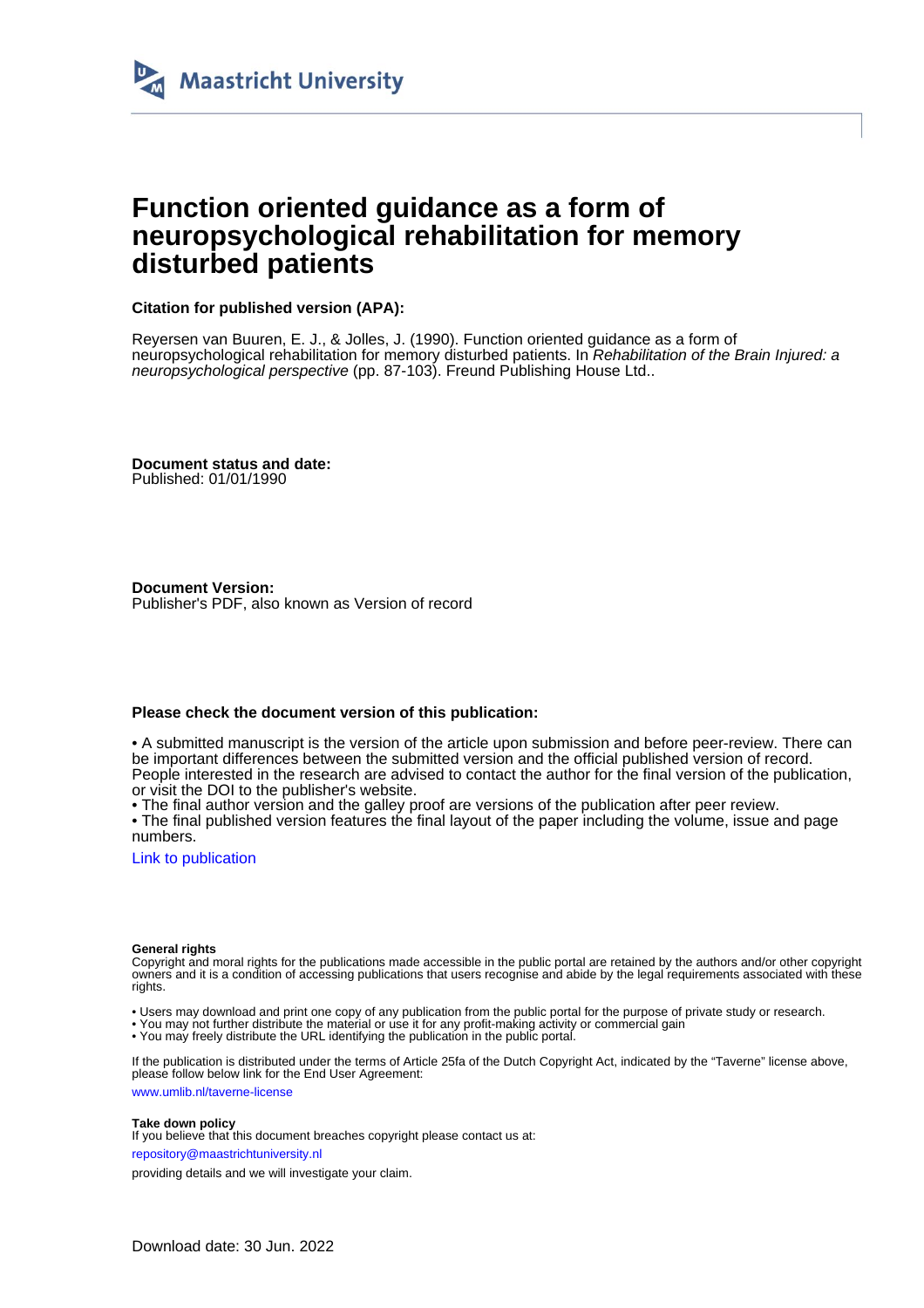# Chapter 9

# Function Oriented Guidance as a Form of Neuropsychological Rehabilitation for **Memory Disturbed Patients**

# E.J. Reyersen van Buuren and J. Jolles

#### Abstract

A program called Function Oriented Guidance is one of the interventions that is practiced for memory disturbed patients in the Maastricht Memory Clinic (the Netherlands). It is a short systematic program, based on four premises. It is holistic in nature, which implies that attention is not only given to memory and other cognitive deficits, but also to adapting and coping abilities, especially in the situation at home. This fairly new approach is described in the present paper. The premises and the program, which consists of five sessions, will be outlined. So far, 10 single-case studies have been carried out. All patients had memory complaints, but were different in terms of the nature of the memory disorder (e.g., problems with retrieving material from memory, with memory consolidation, with working memory span, with the efficiency of memory search processes). The preliminary results are indicative of a beneficial effect, in that patients with fairly mild cognitive deficits exhibit improved coping. This effect is based upon knowledge on "how memory works" and on (remaining) cognitive abilities. Conclusions and implications for the future will be described.

Neuropsychologists traditionally addressed themselves to the assessment of the psychological consequences of structural brain damage. In this way, they contributed to the discrimination between the "brain-damaged" ("organicity" or "encephalopathy") and the "functional" category and to medical diagnosis and classification. In the seventies, neuropsychologists started to describe functional, behavioral and cognitive abilities in terms of (cognitive) strengths and weaknesses (Lezak, 1983; Jolles, 1985) and to understand the nature and extent of the deficits in terms of brain-behavior relationships (Luria, 1966, 1973). This trend now extends into the area of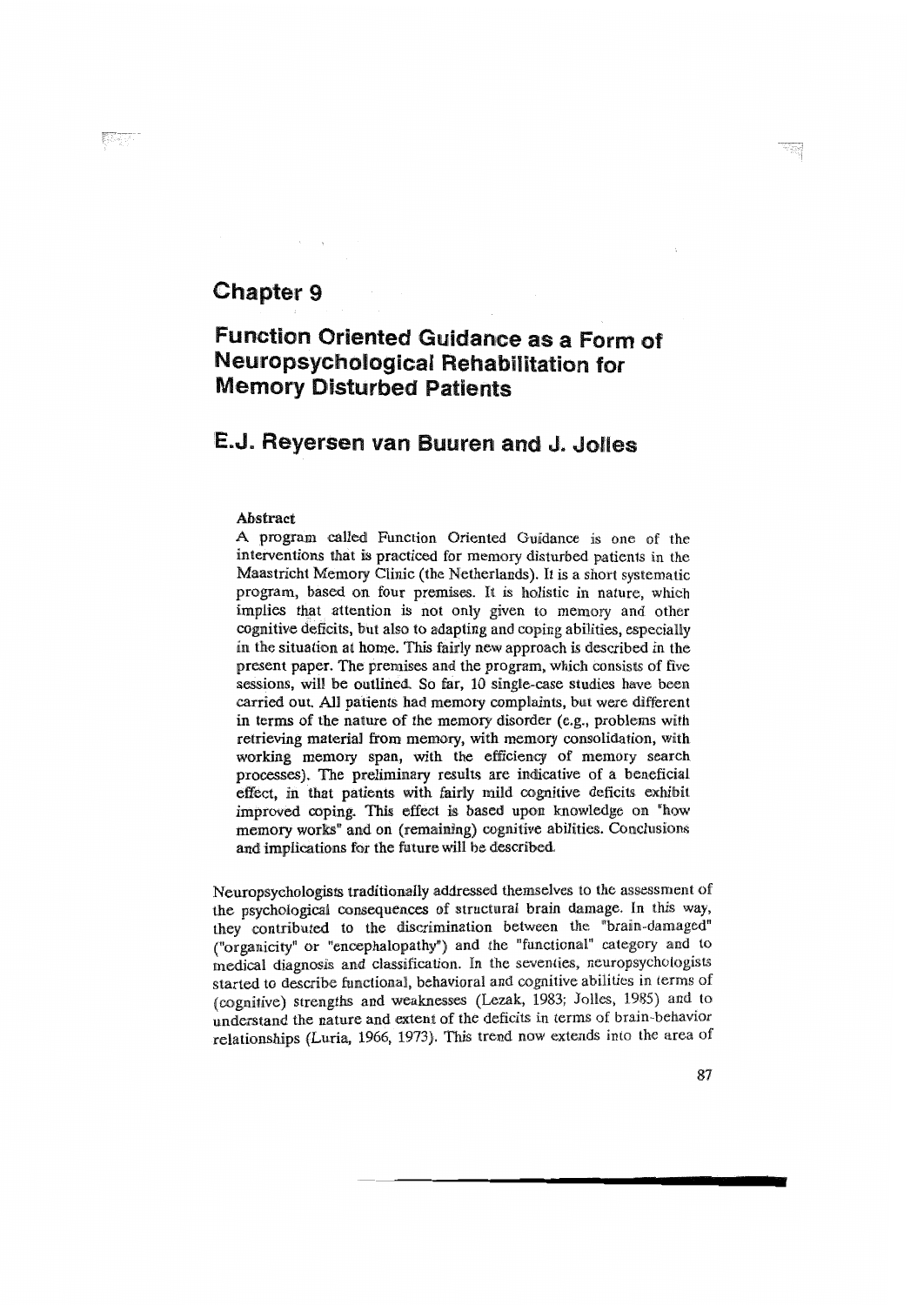rehabilitation. A rather new topic is the translation of neuropsychological knowledge into practical advice for rehabilitation and (psycho) therapeutic interventions.

Rehabilitation has been traditionally given to patients with neurological disorders such as traumatic head injury and stroke. The intervention has been mostly a type of focused intervention such as the selective training of language, praxis, attention, memory or orientation (Powell, 1981; Grimm and Bleiberg, 1986; Wilson, 1987; Meier, Benton & Diller, 1987). The rehabilitation of higher cognitive functions such as planning, problem solving, etc., has received considerably less attention (Luria, Naydin, Tsvetkova & Vinarskaya 1969; Craine, 1982; Goldstein & Levin, 1987). This is probably due to the fact that, until recently, little was known about the relationship between cognitive deficits and the underlying cerebral substrate (an exception being language disturbances following lesions in the left cerebral hemisphere (Diamond, 1980)). Interest in the relationship between the higher cognitive functions and the brain has been stimulated particularly by the neuropsychologist Luria (1966, 1973) and by behavioral neurologists such as Geschwind (1980), Hecaen and Ajuriaguerra (1960, 1964) and others (Walsh, 1978; Flor-Henry, 1979; Fuster, 1980; Heilman & Valenstein, 1985; Kolb & Whishaw, 1985).

In recent years there has been growing literature that reflects the attention currently paid to developing active therapeutic strategies for the remediation of cognitively brain-injured humans (Ben-Yishay, 1981; Diller & Gordon, 1981a,b; Trexler, 1982). Also, effort is put into developing, applying and testing the practical therapeutic implications of neuropsychological knowledge and in combining psychotherapeutic techniques with neuropsychological principles (Miller, 1980, 1984). In reviewing the literature it becomes apparent that little systematic knowledge is gathered about the interaction between primary, cognitive and behavioral dysfunctions and the secondary, coping and adapting mechanisms after brain injury or brain dysfunction (Minderhound  $\alpha$ Zomeren van, 1984). This is important because of the distinction that exists between emotional disturbances that are directly based upon the brain dysfunction and secondary emotional reactions (Heilman, Bowers & Valenstein, 1983; Miller, 1982; Stuss & Benson, 1984). Furthermore, little attention is given to neuropsychological intervention programs for subjects other than neurological patients. This is especially true for psychiatric patients with cognitive deficits (Diamant & Huysman, 1982). Finally, neuropsychological intervention is rarely directed at the situation at home or to people with relatively mild cognitive problems.

The present paper explores the possibilities of a neuropsychological rehabilitation program for those subjects who have up till now received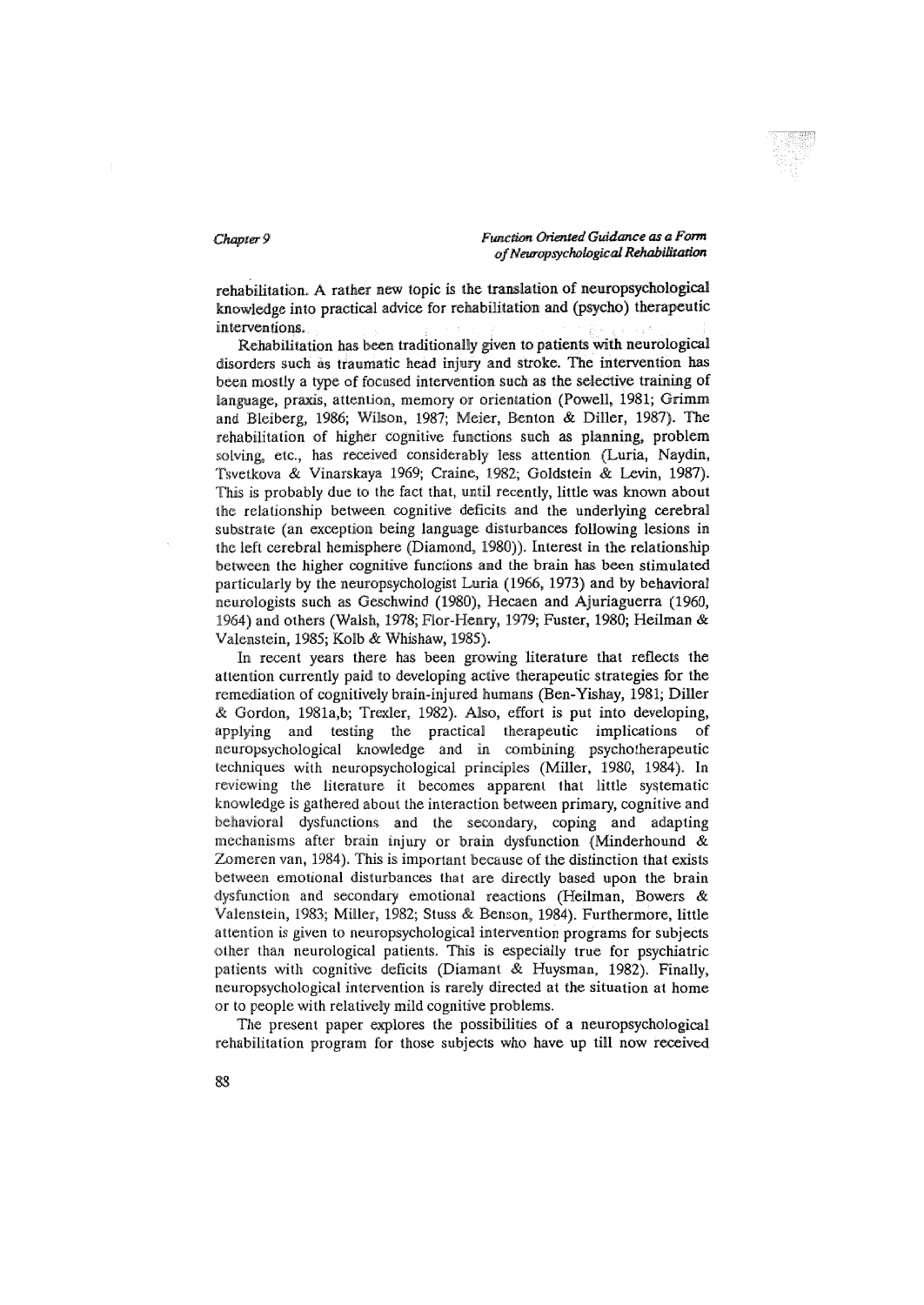comparatively little attention: persons with mild cognitive deficits living at home (Reyersen van Buuren, Verhey & Jolles, 1987). A recently developed neuropsychological intervention program is presented. The program aims<br>at training patients and their significant other(s) to cope more efficiently with everyday cognitive deficits. Systematic information about the disturbance is given, as well as information about memory and memory related factors. In addition, practical advice and strategies to aid memory function are offered. The program is not directed at the (re)training of cognitive functions per se. This paper describes the clinical setting, the population, the underlying paradigm, the conceptual framework and the problems of (semi)quantification and systematic evaluation of the effects.

# A Model for Neuropsychological Intervention

## Setting

The program is carried out in the Maastricht Memory Clinic (the Netherlands). The Memory Clinic provides a multi-disciplinary service for people with cognitive complaints and/or deficits (Verhey, Reversen van Buuren & Jolles, 1987). The Clinic has three main purposes: first, to contribute to the neuropsychological and the medical diagnosis. Neuropsychiatric and neuropsychological investigation is carried out in a systematic and protocollized way. Diagnoses are based on DSM III criteria and (for the possibly demented patients) on the criteria of the NINCDS-<br>ADRDA work group (McKhann, Drachman, Folstein, Katzman, Price & Stadlan, 1984). A second aim is the development and evaluation of experimental care and treatment programs for cognitively disturbed patients. In the third place, research is carried out which is directed at an early diagnosis of demential syndromes and to the risk factors for ageassociated decline of cognitive functions.

## The patient population

The patients come from different settings: general practioners, psychiatric and neurologic departments and ambulatory therapeutic centres. All patients share the complaint(s) about memory and other cognitive functions. The nature of the cognitive complaints and deficits sometimes suggests the involvement of structural brain damage or cerebral dysfunctions (Lishman, 1987). There is no age-restriction, but the majority<br>of the population is between 40-70 years of age (average age 50.9). The nature of the patient population regarding diagnosis is summarized in Table 1.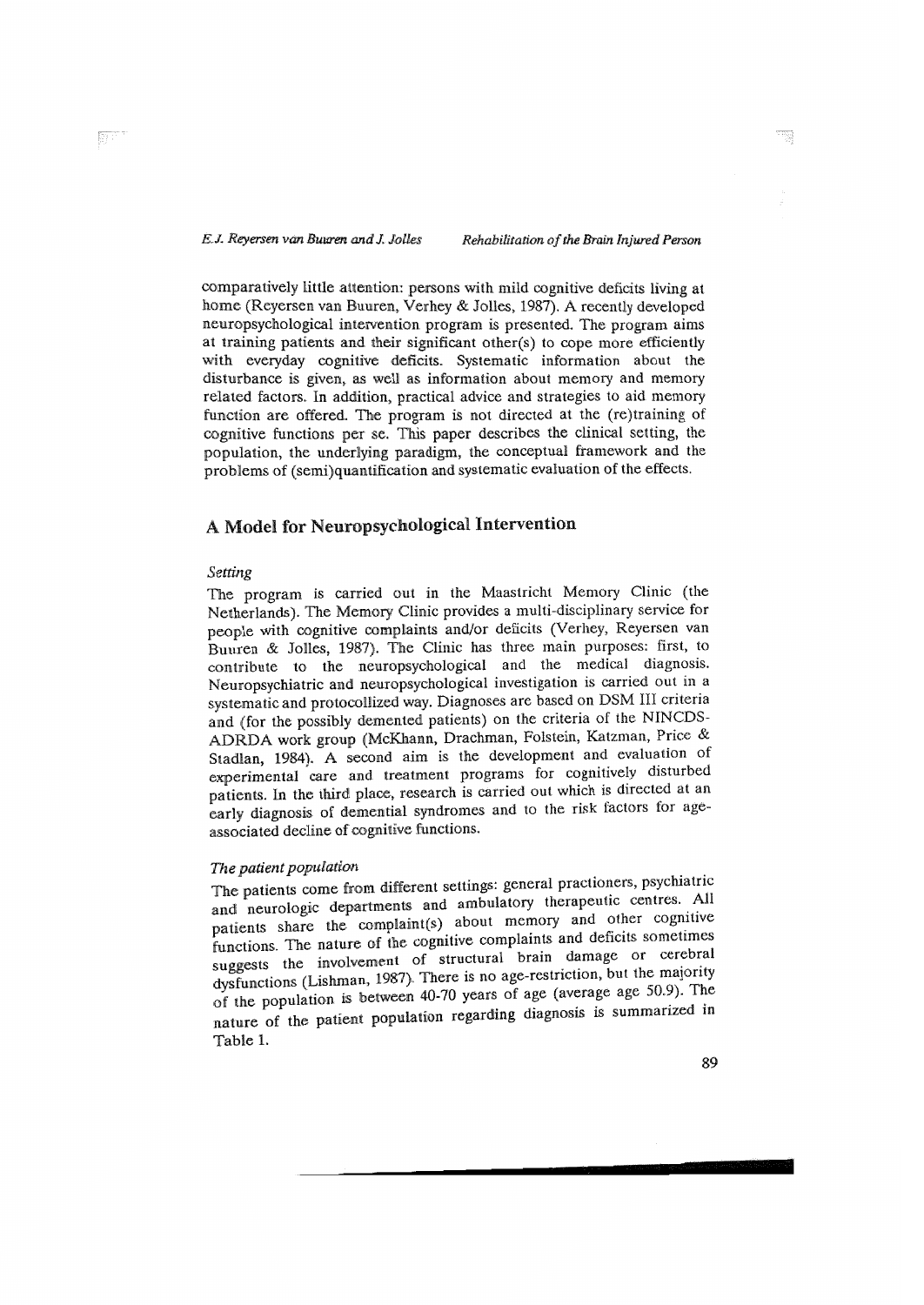#### Table 1

Patient Population of the Maastricht Memory Clinic

| Main diagnosis                   | Patients $(n=100)$ | %  |
|----------------------------------|--------------------|----|
| No diagnosis                     | 6                  | 6  |
| Psychiatric                      | (27)               | 27 |
| Dysthymic disorder & depression  | 15                 | 15 |
| Anxiety disorder                 | 5                  | 5  |
| Personality disorder             | 2                  | 2  |
| Organic affective disorder       | 5                  | 5  |
| Neurological                     | (59)               | 59 |
| Cerebro Vascular Accident        | 9                  | 9  |
| Multi Infarct Dementia           | 11                 | 11 |
| Alzheimer's Disease              | 15                 | 15 |
| Dementia other                   | 12                 | 12 |
| <b>Epilepsy</b>                  | 9                  | 9  |
| Head-trauma                      | 3                  | 3  |
| Various a.o.                     |                    |    |
| Multiple Sclerosis, Polypharmacy | 8                  | 8  |

The population involves both neurological and psychiatric patients in whom the cognitive complaints are of central importance. There is a relative lack of health care institutions where these patients can go for diagnosis, treatment or care. Within this population there are sometimes treatable cases, either biological or nonbiological, yet there is still a large group of patients for whom there is no specific treatment or care program. This is a very unsatisfactory situation. The important implications for health care have to do with the fact that memory and other cognitive impairments can be a great handicap in daily life. It is for these reasons that this experimental intervention program has been designed.

### **Function-Orientated Rehabilitation Program: Premises**

There are major differences in the intervention strategies presently used in the area of cognitive rehabilitation. Many current accounts of remediation lack a theoretical basis or a description of underlying paradigm and conceptual framework. This makes it hard to understand the rationale for the therapeutic strategy and to compare the results of these interventions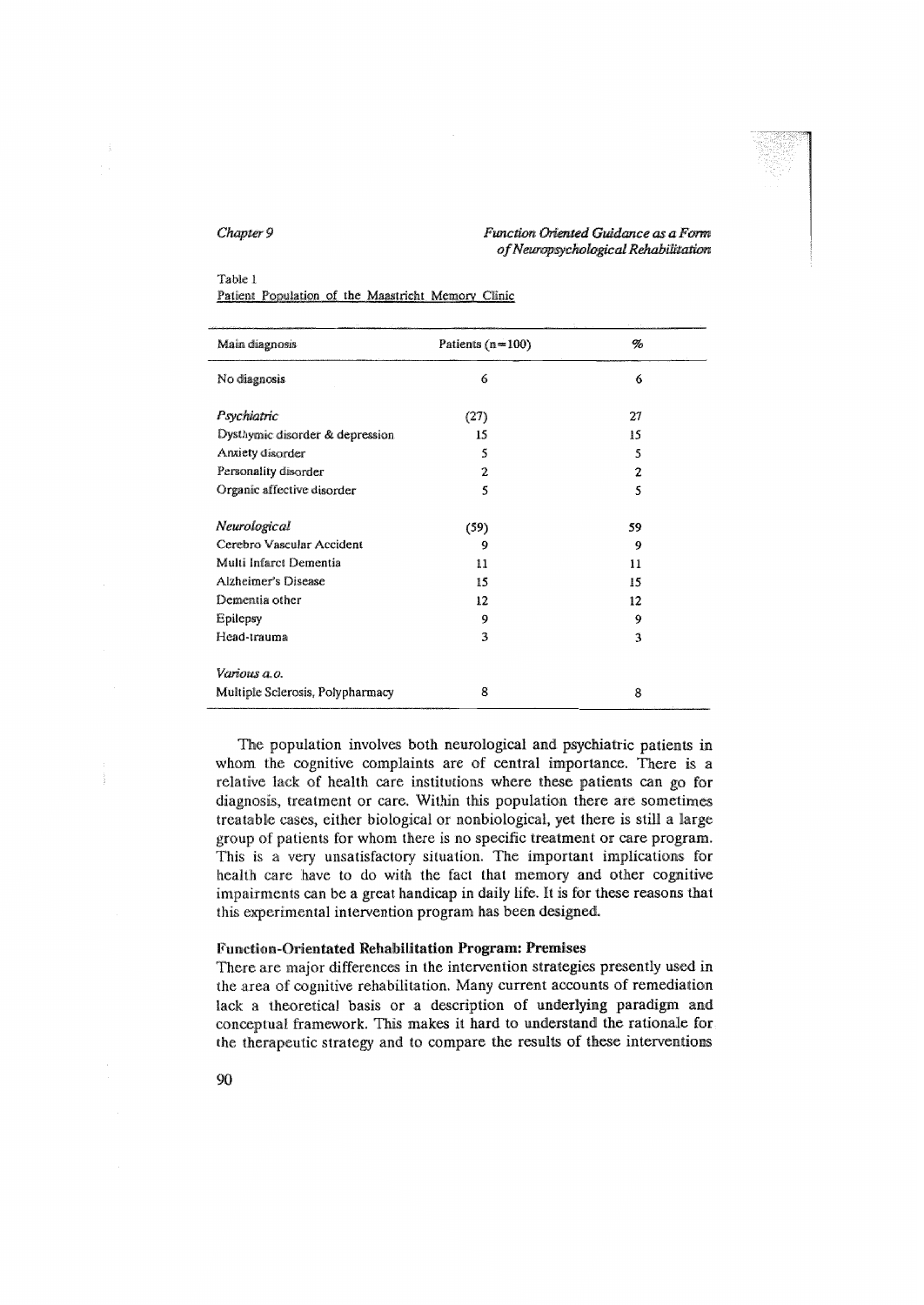(Diller, 1987). It is therefore important to state the premises and underlying framework especially when a new intervention program is .<br>started

The rehabilitation program that is described in the present paper is based on four premises:

Thorough neuropsychological and neuropsychiatric Premise 1. assessment as an essential starting point. For cognitive rehabilitation, it is necessary to have a clear and accurate cognitive profile, as both the treatment techniques and responses to treatment will be influenced by this profile. Table 2 summarizes the most relevant tests used in our clinic for the assessment of cognitive functions. These tests are based on behavioral neurology, information processing and psychometric tasks (see Luria, 1966, 1973; Lezak, 1983; Jolles, 1985).

Psychological functions such as memory are not unitary, as different aspects can be differentiated; for instance, the short-term span, consolidation, retrieval, learning capacity and the speed of memory search. In addition, modality- and material-specific aspects of memory can be discerned from a-specific aspects. Memory-related processes (such as arousal, attention, activation) are also relevant (Jolles & Hijman, 1983). The same is true for a broad concept such as 'behavioral planning' (Luria, 1966, 1973).

Premise 2. Use of a theoretical framework based on a brain-behavior paradigm. The work is largely based on the brain-behavior paradigm of Luria (1966, 1973).

Premise 3. Relating cognitive deficits to underlying brain structure and function. Nature and severity of the cognitive deficits are differentiated and, if possible, related to particular brain structures and function. For intervention programs it is important to know whether the relevant brain structures are intact and can be used or not.

Premise 4. Obtaining (semi)-Quantitative data. It is important to start rehabilitation programs in a systematic, protocolized way, because it will make evaluation of outcome more easy. Scales that have been developed so far are: 1. An observation-scale for appearance and behavior; 2. An observation-scale for psychological functions; 3. An observation-scale for performance during testing; 4. A semi-structured interview for evaluation;<br>5. A checklist for the translation of test results into daily life functioning; 6. A standard form to register test data.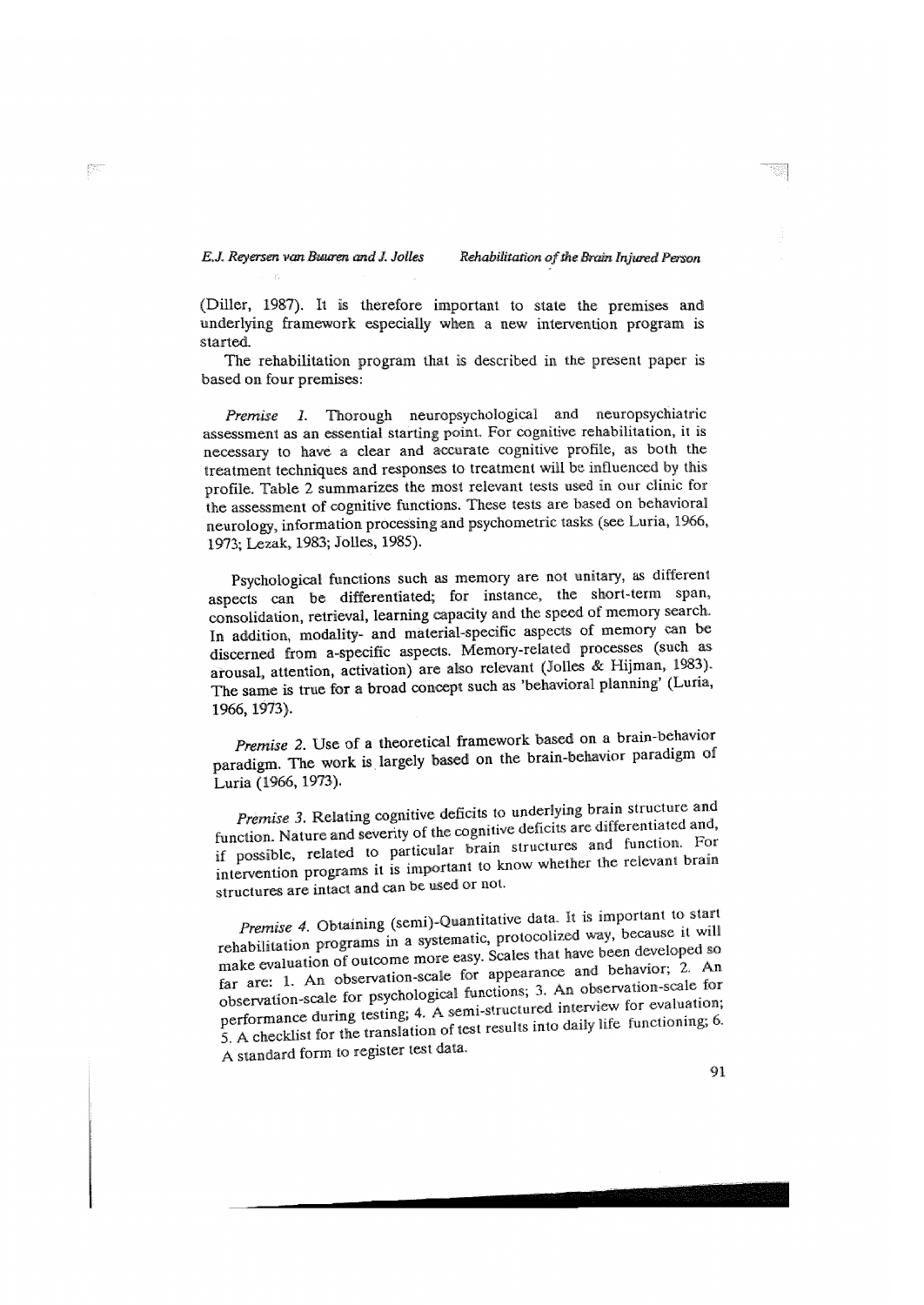#### Function Oriented Guidance as a Form of Neuropsychological Rehabilitation

#### Table 2

Tests Used for the Assessment of Cognitive Functioning

| Area tested                    | Tests                                                                     |
|--------------------------------|---------------------------------------------------------------------------|
| Simple, complex motor          | Luria-Christensen(D) <sup>1</sup>                                         |
| Higher perception              | Luria-Christensen(G) <sup>1</sup> ; Raven Progressive                     |
|                                | Matrices <sup>2</sup> ; Kaufman: Gestalt Closure <sup>3</sup>             |
| Visuo construction             | Luria-Christensen(C) <sup>1</sup> ; WAIS block design <sup>2</sup> ;      |
|                                | Drawings; free and copying <sup>2;</sup> Complex Figure                   |
|                                | Test (Rey-Osterreith) <sup>2</sup>                                        |
| Memory consolidation           | Groninger Auditory Verbal Learning<br>Test:                               |
|                                | delayed recognition                                                       |
| Memory retrieval               | Gron.A.V.Learning<br>Test<br>Complex<br>&.                                |
|                                | Fig.Test(Rey); delayed recall <sup>2,4</sup> ;<br>WAIS:                   |
|                                | information'                                                              |
| Learning capacity              | Gron.A.V.Learning Test; learning curve <sup>4</sup>                       |
| Aud. short term span           | Digit Span (WAIS) <sup>2</sup>                                            |
| Visual short term span         | Corsi Block tapping                                                       |
| Language                       | Luria-Christensen(H) and $(J)$ <sup>1</sup> ; Verbal Fluency,             |
|                                | Writing and Spelling <sup>2</sup> ; WAIS: similarities;                   |
|                                | comprehension; vocabulary <sup>2</sup>                                    |
| Behavioral, cognitive planning | Trial Making Test <sup>2</sup> ; Stroop Colour Word Test                  |
|                                | III; Symbol Digit Modalities Test<br>(spoken,                             |
|                                | written) <sup>2</sup> ; Wisconsin Card<br>Sorting<br>Test                 |
|                                | (Milner) <sup>2</sup> ; Gron.A.V.Learning Test; Learning                  |
|                                | strategies                                                                |
| Speed of information           | Trial Making Test <sup>2,5</sup> ; Stroop Colour Word Test <sup>2</sup> ; |
|                                | Symbol Digit Modalities Test <sup>2</sup> ;<br>Memory                     |
|                                | Comparison Task (Sternberg) <sup>6</sup>                                  |
|                                |                                                                           |

#### Notes:

- 1. Luria's Neuropsychological Investigation. Adapted by Christensen (1979).
- 2. For more extensive explanations, see Lezak (1983).
- 3. Kaufman Test Battery for Children: Gestalt Closure (Kaufman & Kaufman, 1983).
- 4. Groninger Auditory Verbal Learning Test. An adapted Dutch version of the Rey Auditory Verbal Learning Test by Kalverboer & Deelman (Deelman, 1972).
- 5. Trial Making Test. Adapted by Vink & Jolles (1985).
- Memory Comparison Task. Modified version of Sternberg's Additive factor model 6. (Sternberg, 1975; Brand & Jolles, 1985).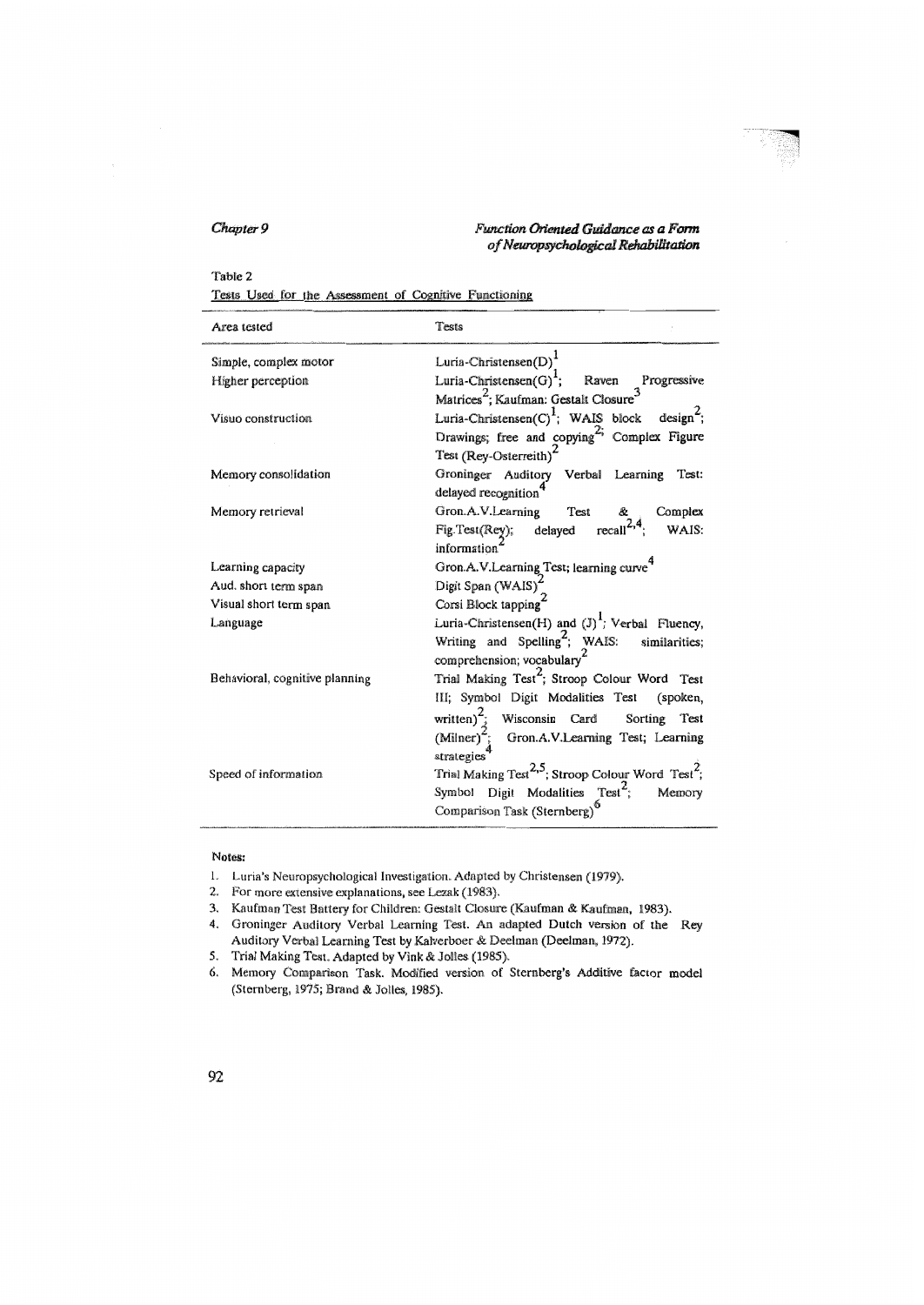Starting from these premises, a short intervention model with different topics was selected.

# Function-Orientated Rehabilitation Program: Schedule

The structured program consists of five topics, which are planned in five different sessions. It is a short program, because of the population involved, namely, outpatients with mild cognitive disturbances. The program is primarily directed at the patient, but family or other significant persons are welcome to participate.

 $1:$ Assessment. Session (see paragraph Function-Orientated Rehabilitation Program: Premises)

Session 2: Informing about test results. Neuropsychological findings with regard to the different functional categories are discussed and these findings are 'translated' in terms of daily life functioning: work, household activities, hobbies, sport, etc. When the subject recognizes the 'translation'. this is recorded on a checklist. In this way, more systematic knowledge is obtained about the relationship between test performance and daily life functioning. This relation is often a topic of debate (Wilson, 1987a).

Session 3. Education. Teaching about the way the memory works and about memory related factors. The rationale is that information and knowledge about the disease or dysfunction can help reduce anxiety and change unrealistic or negative beliefs (Lazarus, 1980; Meichenbaum, 1981). Furthermore, people get a more realistic idea about a broad concept such as memory. Giving information about memory to memory disturbed patients is quite new. The first report has probably been by Laatsch (1983; cited by Grimm & Bleiberg, 1986).

Session 4. Practical advice. In this session attention is given to the way in which the subject copes with the cognitive deficits and how this can be improved. The advice given can be general, as would be given to all braininjured persons. Examples have to do with the stabilization of stimuli from the environment, making it as familiar as possible, the communication in concrete, short sentences etc. On the other hand, specific advice are given, that are dependent on the cognitive profile or the specific problems of a particular patient. For example, if somebody has difficulty in cooking a meal, it is necessary to find out what aspects of the cooking behavior and its planning are defective and how this can be overcome. Is it possible to bypass some aspects in the linear sequence of acts or should another coping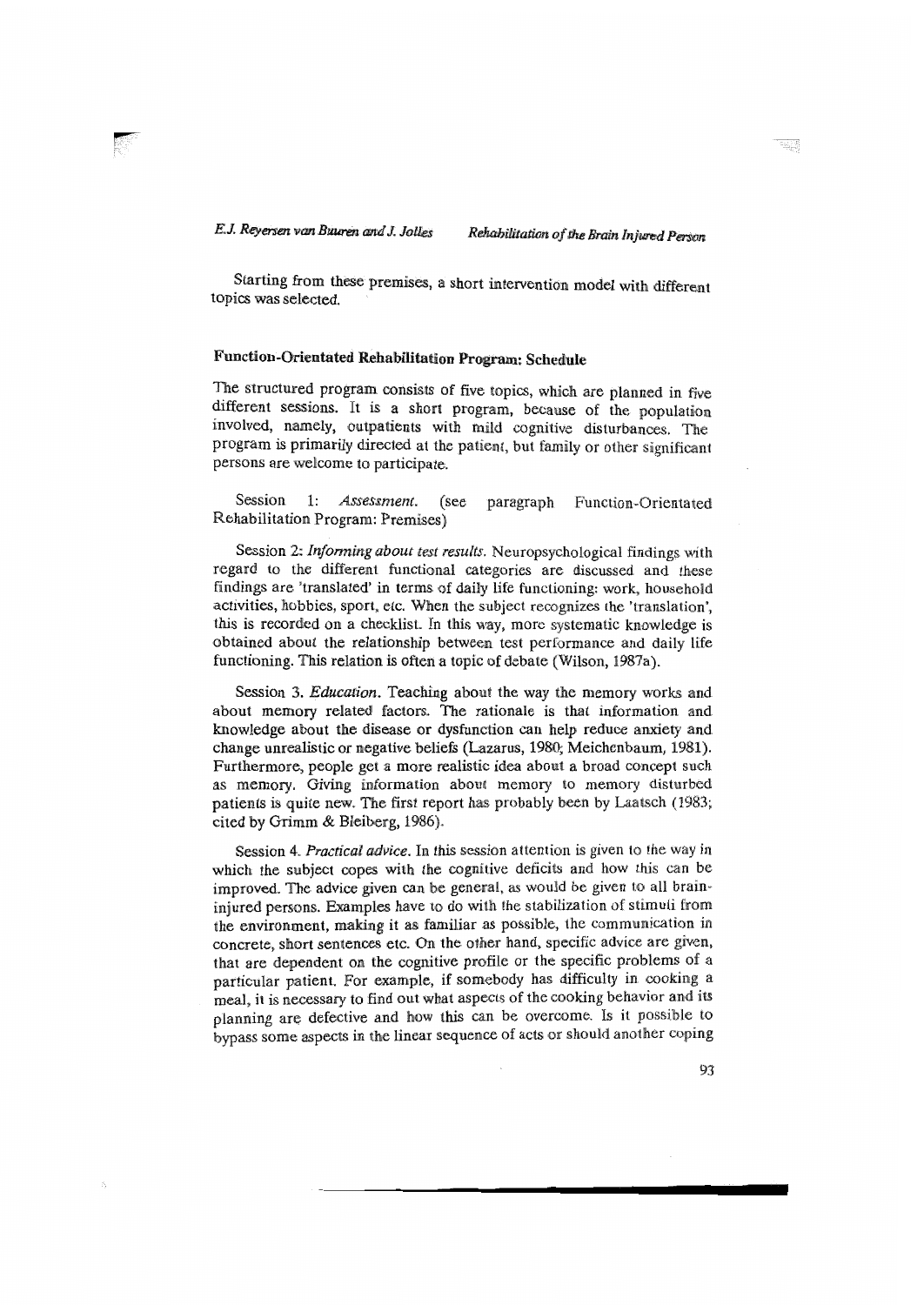strategy be recommended to use? Mnemonic strategies are advised and trained to enhance memory performance (see Harris, 1978; Wilson, 1987a).

Session 5. Evaluation. The last session is reserved for evaluation. Evaluation of the effect of the treatment is very difficult because it is so complex. Generally, the literature on the measurement of treatment effects does not give clear answers with respect to the evaluation procedure (Shallic, 1979; Gianutsos, 1980; Kazdin, 1982; Bakker, 1984; Brooks, Deelman & Zomeren van, 1984; Wilson, 1987b). For that reason, a semistructured interview has been made in the present study in order to help evaluate the effect of the intervention. In this interview, 16 questions are raised about the feeling of general well-being, the impact of memory disturbances and other cognitive disturbances on daily life functioning and coping abilities, etc. The interview is taken before and 4-6 weeks after the intervention. Answers are judged on a 5-point scale. The five major questions have to do with: the presence of memory complaints; the impact of these complaints on daily life; the ability to cope with these complaints; the ability to recognize the particular nature of the complaints; a feeling of helplessness with respect to the cognitive complaints.

### A case study

The need for a neuropsychological rehabilitation program came to light through a case study described by Jolles & Hijman (1984) in which the importance of directing attention to (mal)adaptive coping abilities and the situation at home was stressed

The program in the present paper started with a case study of an elderly male patient.

| Age               |   | 65                                                                                                                                                                                                                                                                                                      |
|-------------------|---|---------------------------------------------------------------------------------------------------------------------------------------------------------------------------------------------------------------------------------------------------------------------------------------------------------|
| Profession        | ÷ | manager                                                                                                                                                                                                                                                                                                 |
| Marital status    | ÷ | married                                                                                                                                                                                                                                                                                                 |
| Educational level | ÷ | university                                                                                                                                                                                                                                                                                              |
| Diagnosis         |   | 2 C.V.A. (one infarction right hemisphere (parieto- occipital) +                                                                                                                                                                                                                                        |
|                   |   | one haemorhagic infarction in the left frontal region.                                                                                                                                                                                                                                                  |
| Residual problem  |   | (4 months after revalidation program): Behavioral; adynamia, a<br>lessened ability to plan and structure his life, suspiciousness,<br>impulsivity, irresoluteness and aggressivity,: Emotional: depressed.<br>problems with accepting the changed situation and coping with it,<br>lessened confidence. |

Table 3 Characteristics Of Patient RA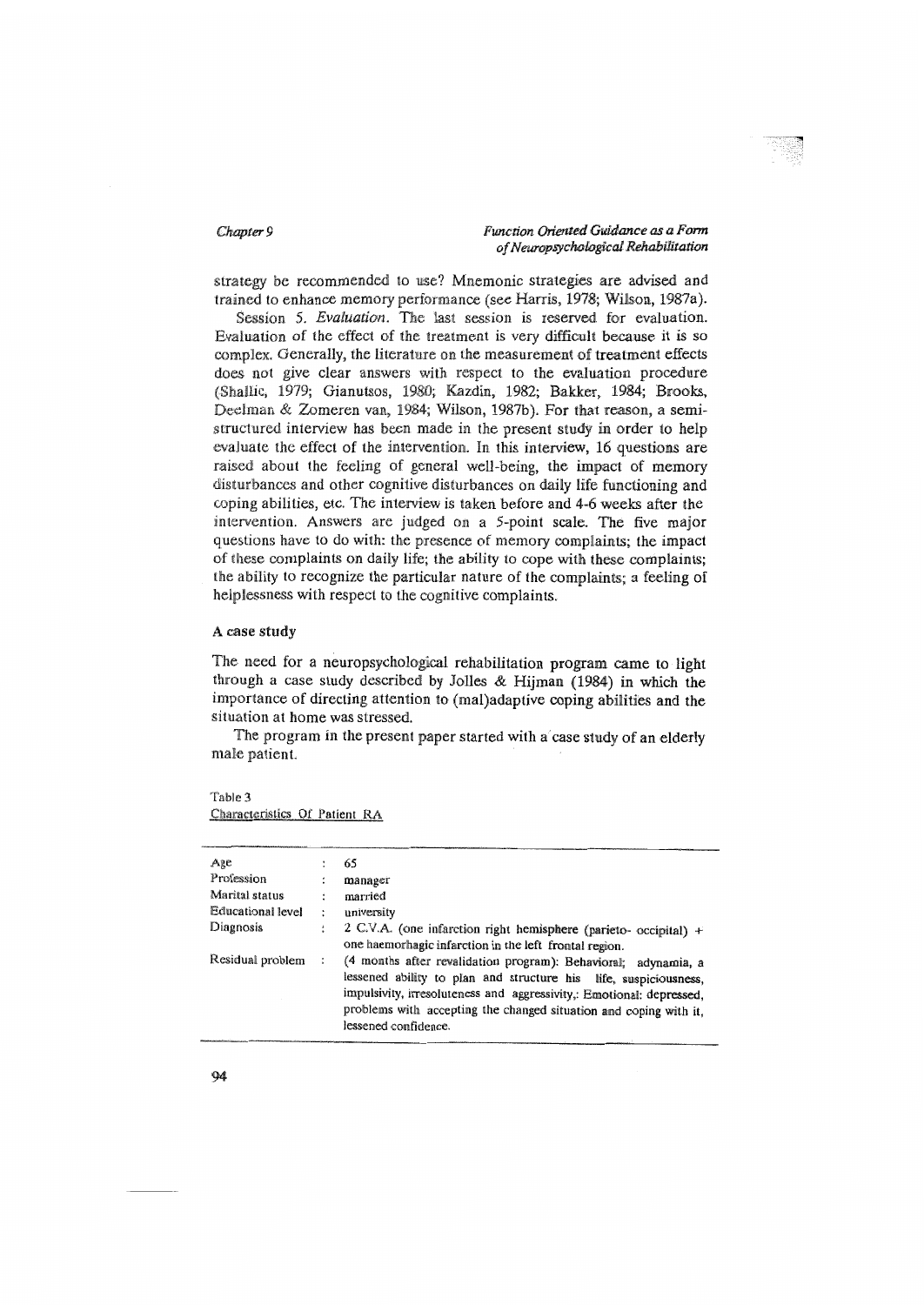The patient (RA) was referred to the memory clinic for an extensive neuropsychological investigation because of cognitive and behavioral problems after C.V.A. The question was whether these problems had to do with the C.V.A. and if so, whether these would hamper the resumption of his work. The patient wanted to resume his work, but family and colleagues doubted whether this would be possible. They observed his rather severe cognitive disabilities, that were denied or minimized by RA himself. A second question was whether a training/treatment program directed at the deficits could be designed. The neuropsychological assessment was made as described in Function-Orientated Rehabilitation Program: Premises and Table 2. The results are shown in Table 4.

Table 4

| Neuropsychological Test Results of Patient RA |  |  |  |
|-----------------------------------------------|--|--|--|
|                                               |  |  |  |

| Test                                     | Result or Score                                  |
|------------------------------------------|--------------------------------------------------|
| Luria D+E (motor functions)              | intact                                           |
| Luria G (higher visual functions)        | intact                                           |
| Luria H.J. (impressive + expr. speech)   | defective                                        |
| Fluency                                  | 4 words (letter-m-4 letters)                     |
| Rey's Aud. Verbal Learning Test          |                                                  |
| Recall trial 1-2-3-4-5                   | $3 - 5 - 5 - 6 - 8$                              |
| Total 5 trials                           | $27(+9$ mistakes +3 double R.)                   |
| Recognition Trial; Delayed Recall        | 13; $5 (+1$ mistake)                             |
| Digit span auditory                      | 5                                                |
| Stroop-Colour Word Test                  |                                                  |
| Card reading, colour naming              | 65 sec <sup>\$</sup> , 83 sec <sup>\$</sup>      |
| response inhibition                      | 188 sec (1 mistake+1 correction)                 |
| Trial Making Test                        |                                                  |
| figures, concept shifting                | $82 \sec^*$ , 280 sec (+4 mistakes) <sup>*</sup> |
| <b>Block Design</b>                      | intact                                           |
| Luria, C.F.T. (Rey): Drawing to copy     | intact                                           |
| Luria, C.F.T. (Rey): Drawing from memory | defective                                        |
| Road Map Test (R-L discrimination)       | 104 sec (1 mistake)                              |
| WAIS: comprehension similarities         | defective                                        |

Note:

defective performance.

very defective performance.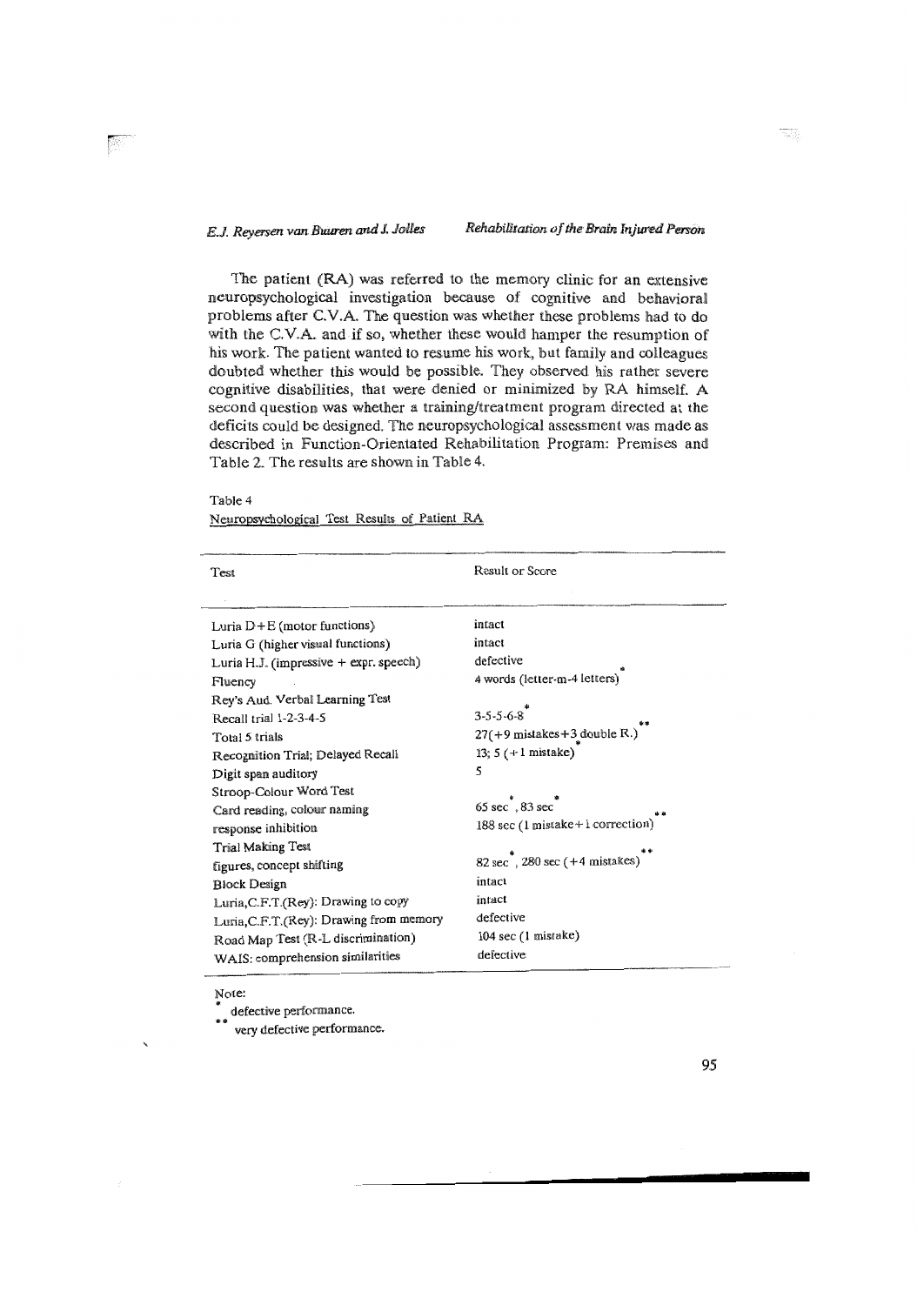Dysfunctions are particularly present with respect to retrieval of material from memory, learning capacity and cognitive planning. The patient's evaluation of his own behavior/performance proved to be disturbed. The patient overestimated his own capacities. This could explain the discrepancy that he and others experienced with regard to the question of resuming work. These observations were made about one year after his release from the rehabilitation center. The patient and his spouse were informed about the findings and the test results were translated in terms of daily life functioning. The origin of the cognitive deficits was explained to them. Our hypothesis was that information and knowledge about the cognitive deficits would help the patient to function better in daily life. The hypothesis did not turn out to be true. Concrete examples, practical advice, intensive guidance and practice were necessary to help him and his wife understand the implications of brain damage and change their behavior. Practical advice was directed towards concrete situations. For example: it annoyed the wife that her husband did nothing and just sat in his chair, whereas he had always been an active man. It was explained that passivity and an inability to initiate behavior are symptoms of the disease. The patient could not help it, he was not unwilling but unable, and would remain passive if he was not helped. The wife could be of help by activating him in the right way, for example by helping him formulate plans of action, giving him concrete, short things to do, avoiding frequent concept shifting situations and by creating a situation of minimal distraction in order to help him focus on the relevant stimuli. It was also advised to allow him (extra) time to do a task in order to overcome his general slowness.

The complexity and inter-relation of problems after brain-injury are multiple and profound, even when some time has passed. In this case, the factor of "having accepted the change" appeared important. A "mourning" process was present which had to be worked through, otherwise a "function orientated approach" would be of no avail. There were many moments when neither the patient nor his wife picked up the relevant information. Both expected changes for the better, even miracles.

## An Experimental Function-Oriented Guidance Program

### Subjects and procedure

The experimental program described in the preceding paragraphs has been tested in a clinical experiment involving 10 patients. It was our aim to evaluate this experiment as a multiple single-case study and use both qualitative experience and semi-quantitative data to improve the program.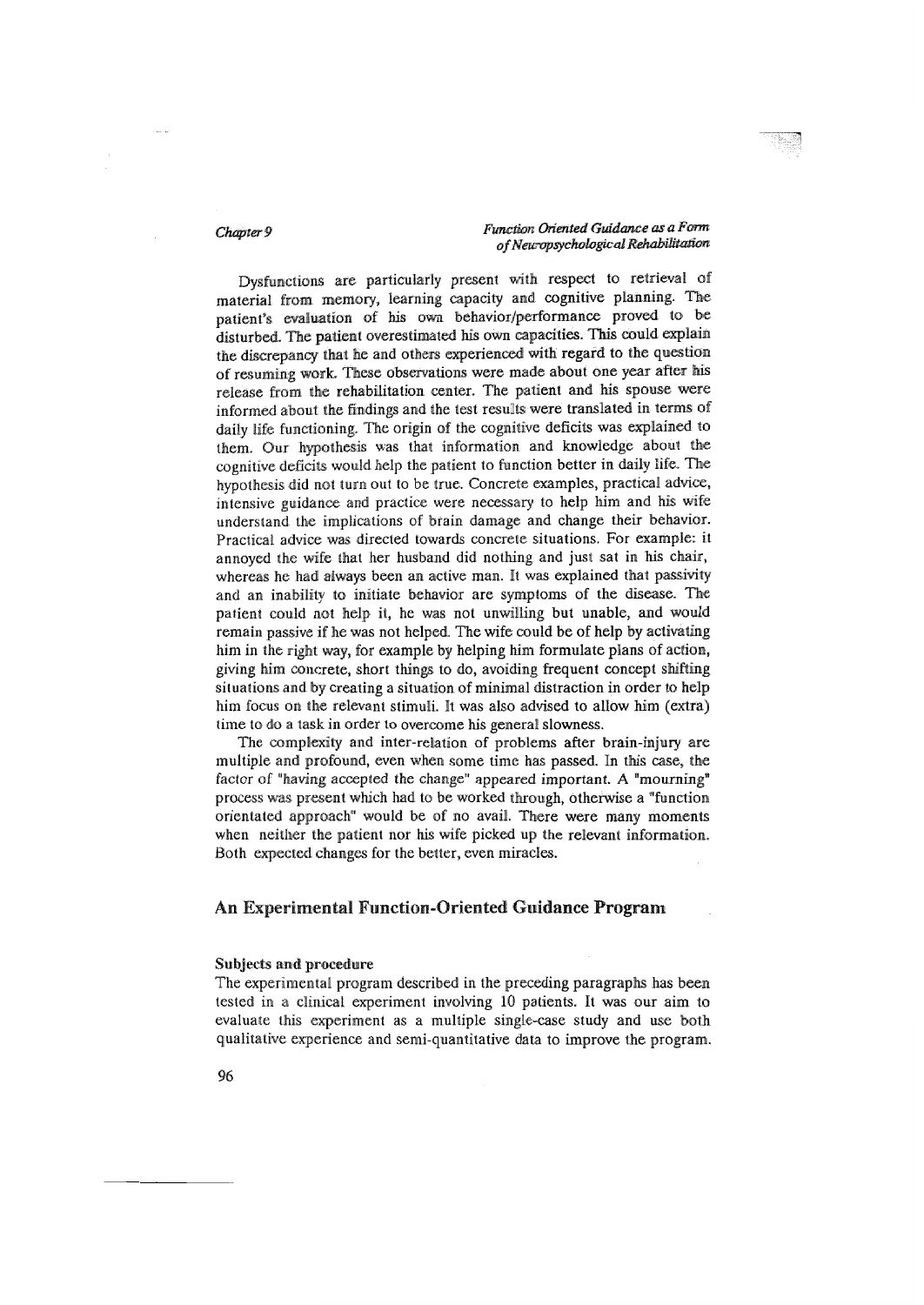Table 5

| Sex | Education <sup>1</sup> | Age | Marital<br>Status  | Diagnosis                                    |
|-----|------------------------|-----|--------------------|----------------------------------------------|
| M   |                        |     |                    |                                              |
|     | VII                    | 65  | married            | CVA(2): right and left hemisph.              |
| M   | IV                     | 41  | divorced           | Dysthymia                                    |
| F   | v                      | 72  | widow<br>Transient | CVA right capsula interna;<br>Global Amnesia |
| F   | IV                     | 47  | married            | Dysthymia                                    |
| F   | П                      | 48  | married            | Dysthymia                                    |
| F   | ΙV                     | 72  | married            | CVA right hemisphere                         |
| F   | $_{II}$                | 59  | married            | Contusional syndrome                         |
| M   | IV                     | 43  | married            | Dysthymia                                    |
| M   | IV                     | 49  | married            | Cognitive complaints E.c.i.                  |
| M   | ΓV                     | 45  | married            | Solvent Agent Intoxication                   |

| Characteristics of Patients Subjected to Function Orientated Guidance |  |  |  |  |
|-----------------------------------------------------------------------|--|--|--|--|
|-----------------------------------------------------------------------|--|--|--|--|

Note: Education is rated on a 7-point scale, ranging from 1 (none or only some classes of primary school) to 7 (university).

The 10 patients were different as to diagnosis, etio-pathogenesis and profile of cognitive disturbances. The patient characteristics are given in Table 5, directly followed by their cognitive deficits (Table 6).

Most patients had problems in cognitive planning and memory retrieval. A reduction in the speed of information processing and a diminished learning capacity were secondary findings. Some patients had inacute hearing, which of course is of relevance, as auditory perception is one of the first steps in adequate information processing.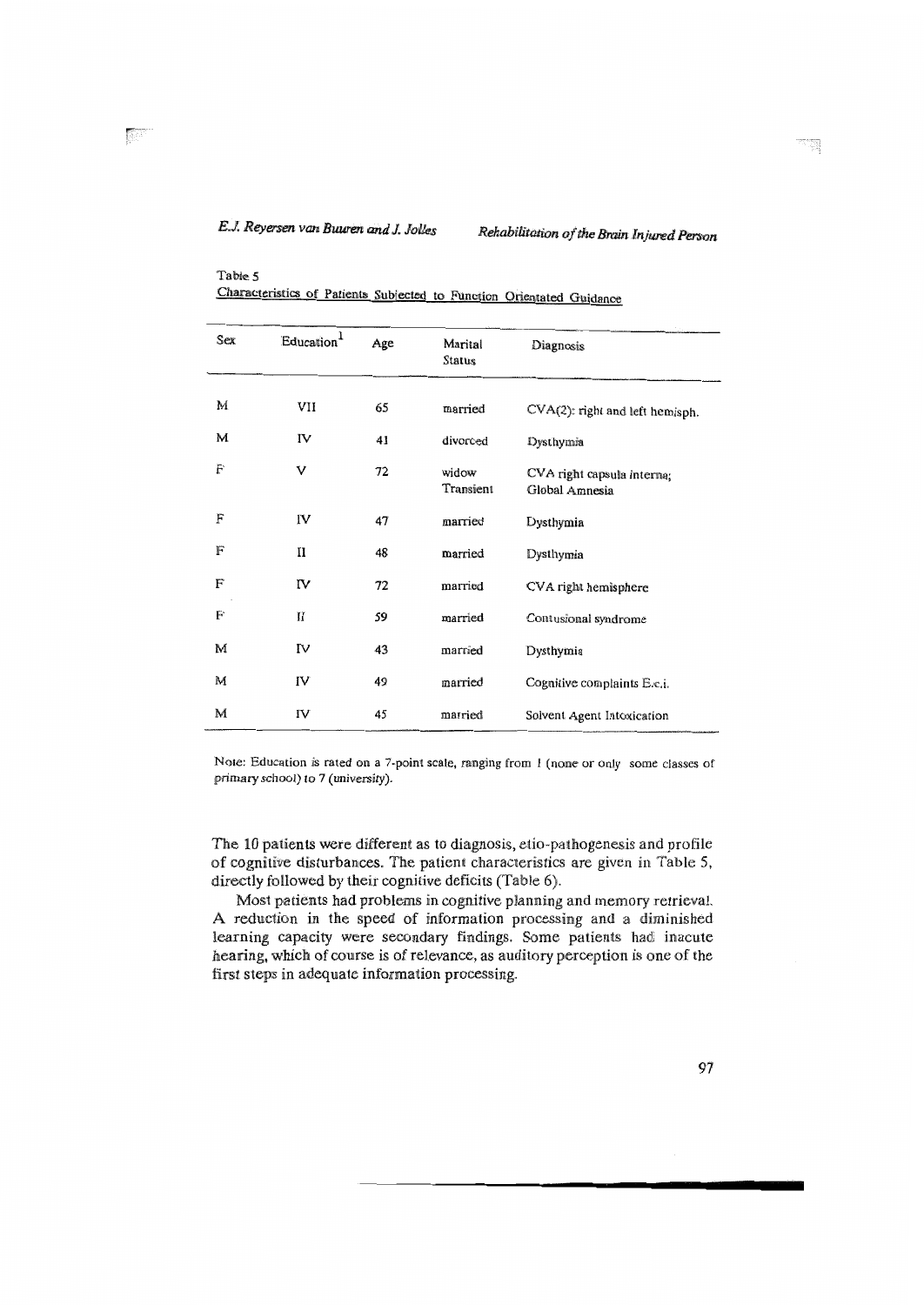### Table 6

Cognitive Deficits of 10 Patients who Participated in F.O.G.

| Function                        | Prevalence of Cognitive Deficits |  |  |
|---------------------------------|----------------------------------|--|--|
|                                 |                                  |  |  |
| Memory                          |                                  |  |  |
| Retrieval                       | 9/10                             |  |  |
| Learning capacity               | 6/10                             |  |  |
| Consolidation                   | 3/10                             |  |  |
| Immediate Span (auditory)       | 2/10                             |  |  |
| Immediate Span (visual)         | $2/9*$                           |  |  |
| Memory Related Factors          |                                  |  |  |
| Planning                        | 9/10                             |  |  |
| Speed of information processing | 6/10                             |  |  |
| Auditory perception             | 4/10                             |  |  |
| Concentration                   | 3/10                             |  |  |

\* Corsi Block span is missing for one patient.

## **Results**

Since the experiment was designed as an open study without a control group or statistical analysis, only major tendencies and preliminary conclusions can be made. The program was generally judged as worthwhile, useful and interesting. A comparison of the answers on the semi-structured interview (before and 6-weeks after) showed that patients generally did not feel better after treatment, with a few exceptions. On the other hand, all subjects said that they could handle better the daily problems concerning memory. This in itself gave them more satisfaction and it reduced the feelings of anxiety and inadequacy as well as interactional problems. The same became apparent with respect to memory related factors. Subjects were always asked to give examples of their coping strategies and these often turned out to be more adequate. Sometimes they could handle a specific target behavior better. Sometimes the coping strategies were more general, such as better planning. Not all problems could be resolved, mostly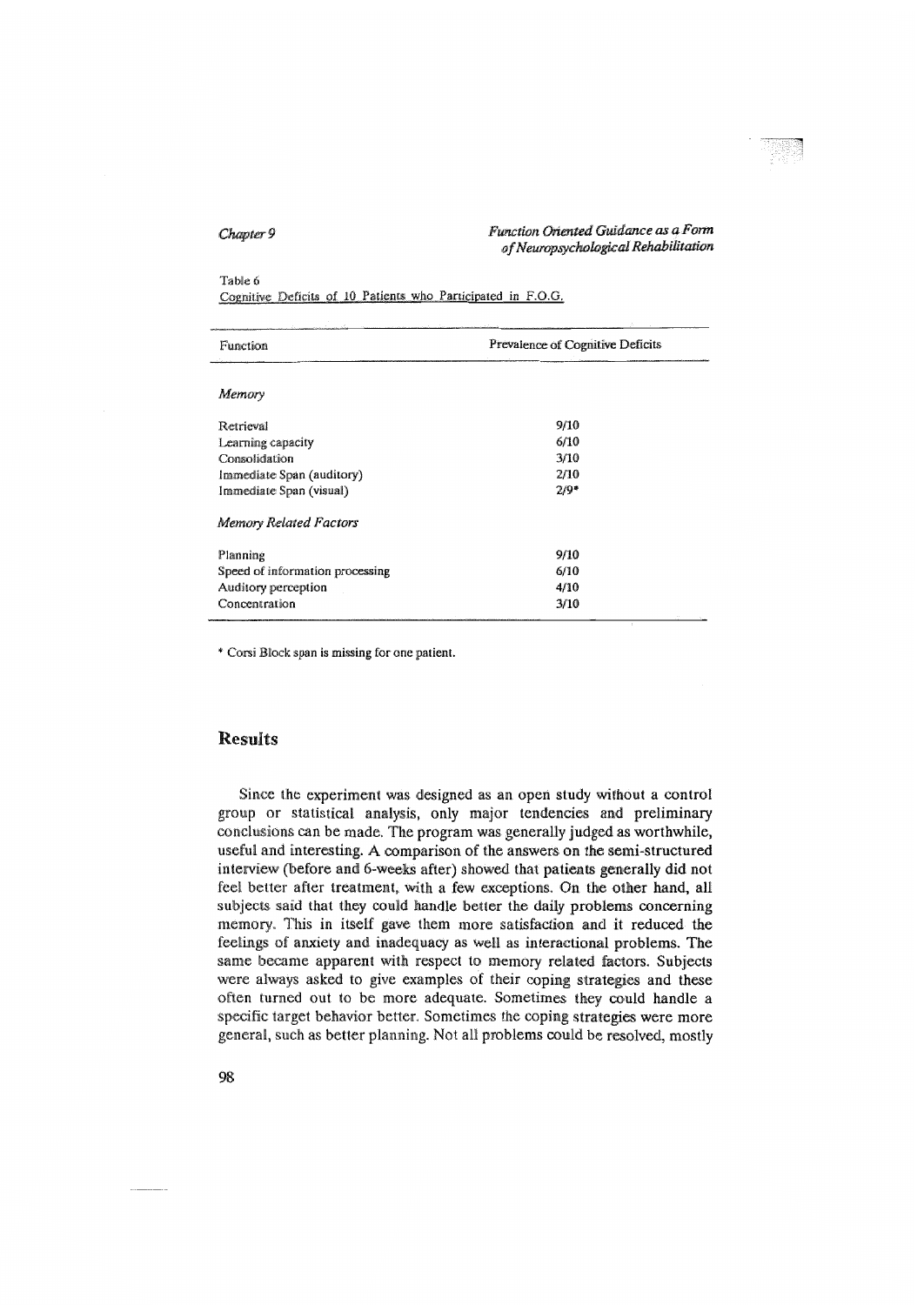because they were not primarily neuropsychological, but more<br>psychological in nature: stressful life-events (death of a spouse, loss of<br>work), psychiatric problems (depression, longstanding neurotic symptoms) or an unresolved mourning process. Still, it became apparent that help was<br>often possible with regard to relieving secondary problems such as a<br>negative view of the consequences of their disability or anxiety (fear of dementia or other diseases). A second finding was that it was possible to do<br>a systematic translation of the test results in terms of daily life functioning.<br>About 80% of the examples given in the checklist were recognized subjects.

# **Discussion**

The premises and methodological framework of a "Function-Oriented<br>Guidance Program" for memory-disturbed patients have been introduced.<br>The aim of the program is to teach cognitively disturbed people to use<br>coping-skills m were difficult (e.g. Miller, 1984) and, according to many researchers, the single-case experimental designs are a powerful answer to the problem of evaluation of effect (Kazdin, 1982; Wilson, 1987b).

The program has been carried out in 10 single-case studies. The first findings indicate a beneficial effect in terms of coping with memory deficits which - in themselves - have not changed over the treatment period. In other words, the memory deficits were still present but were perceived in<br>another way and handled more efficiently. Not all participants have another way and handled more efficiently. Not all participants have<br>benefited, and it is not completely clear to which factors this can be<br>attributed. It is therefore of importance to analyze whether particular<br>diagnostic explorative and the contraindication. These factors<br>have made it necessary to orient towards a more psychotherapeutic<br>counselling procedure. In addition, it appeared important to know counselling procedure. In addition, it appeared important to know<br>beforehand about: – nature and severity of cognitive disturbances (in case<br>of severe disturbances it is advisable that family members participate in the<br>int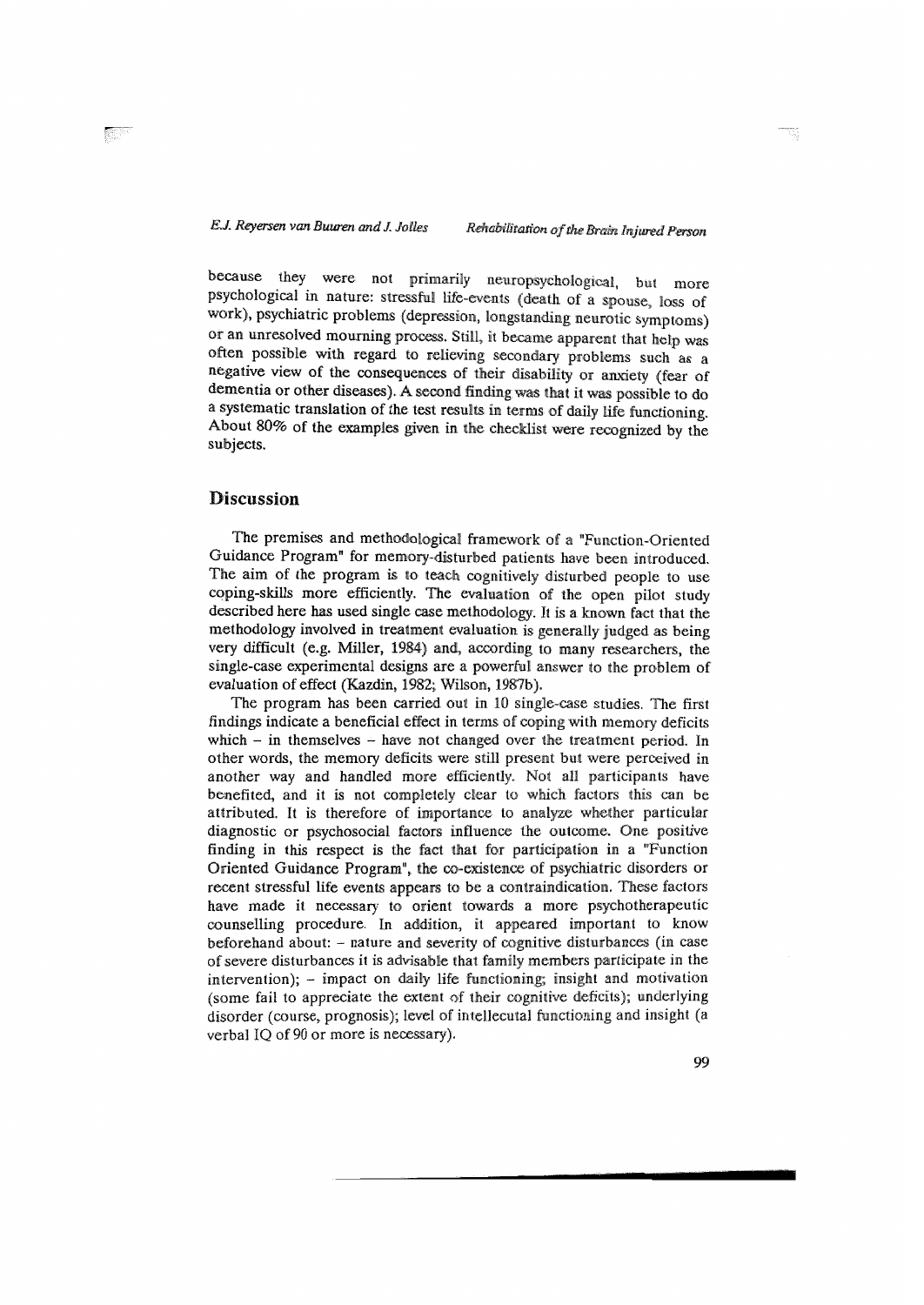The findings described in the present paper have prompted a number of changes in the model and in the methods that had been used until now. First, the selection of subjects: more attention will be given to selection of subjects in order to be able to predict those subjects who would best benefit from a F.O.G. Secondly, measurement of change: the evaluation material will be improved by use of: a revised interview for subjective evaluation (20 semi-structured questions, rated before and afterwards on a 5-point scale by two independent investigators); by a memory assessment questionnaire for both the patient and significant others; by objective tests with ecological validity such as described by Wilson (1987a) and other tests that are accepted as valid measures of the cognitive impairments; and also by social data (such as returning to work, number of visits to medical practitioners, changes in hobby and activity). Thirdly, therapeutic procedures: techniques will be specified in search for those that might be of possible value in amelioration; there are quite a number of possible sources of inspiration. So far the techniques used have been combinations of cognitive and behavioral techniques without a clear criterion. They are a choice of the individual trainer directed at specific problems of a particular patient, and the results could thus be partly due to the trainer.

The translation of test results into daily life situations is also a topic which needs further investigation. There is not yet a standard fashion in which this is done, nor any consensus of what a particular test measures and how this relates to daily life. Training memory-disturbed patients and teaching them about memory is sometimes a problem in itself. Therefore, in the next intervention study additional information about memory will be given in a booklet, so that the patient has a hard copy of the information that he or she has received. Afterwards, they will be examined on the knowledge and problem-solving abilities that have been acquired.

All knowledge gathered from this study is systematised and will be used in a follow-up study. The experimental design will be a cross-over design, in which the effects of Function Training (Gianutsos & Gianutsos, 1979) versus Function Oriented Guidance will be investigated.

In conclusion, this experimental intervention gives some encouraging indications that the treatment programme might be useful for patients with mild cognitive deficits. Although the results are not yet straight forward in a quantitative sense, the findings do add to our knowledge on the selection of methods, procedures and paradigms needed for the rehabilitation of this important group of patients who are presently without any substantial help, and who are very often quite handicapped by their cognitive deficits.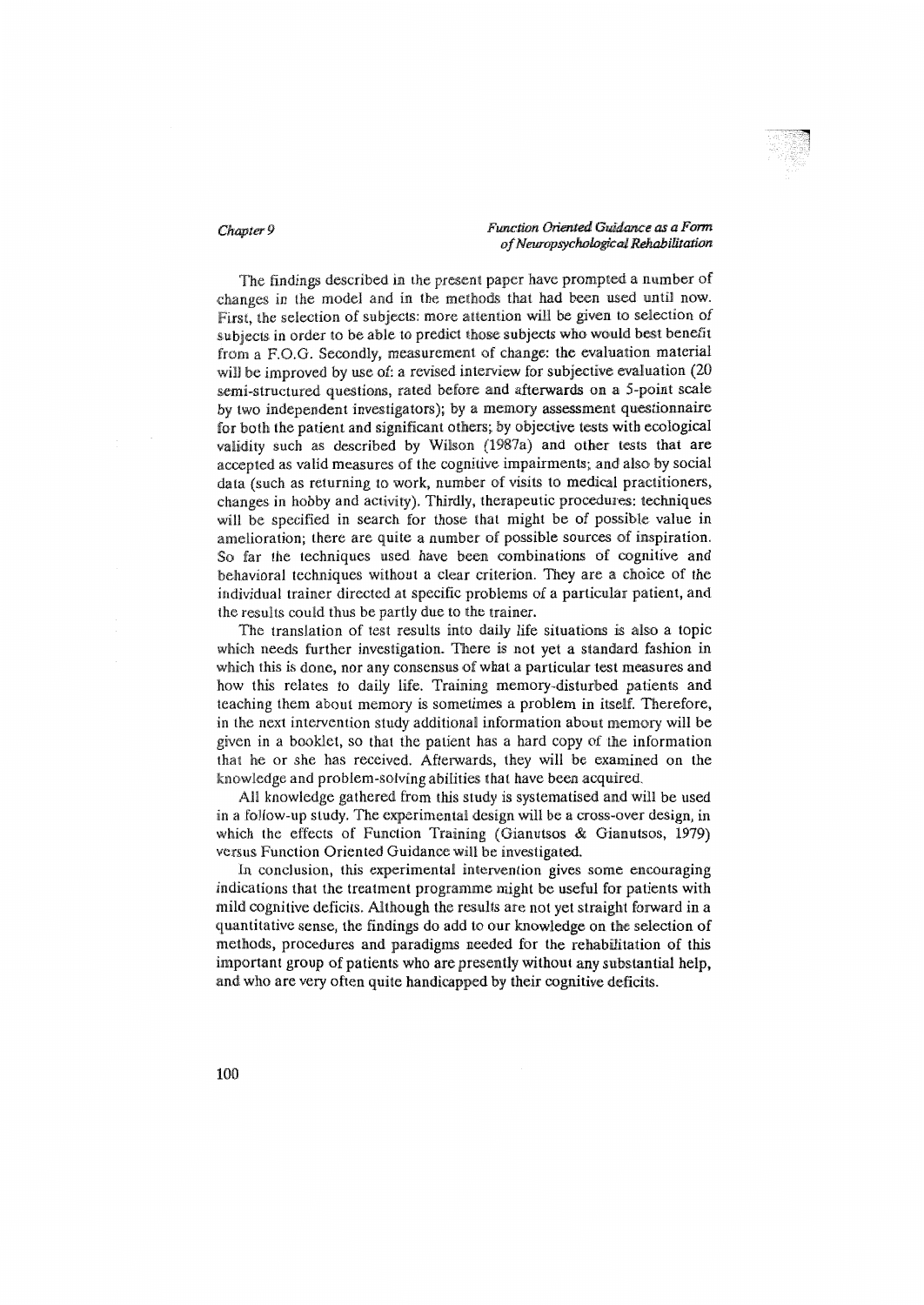## **References**

- Bakker, D.J. (1984). The brain as a dependent variable. Journal of Clinical Neuropsychology,  $6,1,1-16.$
- Ben-Yishay, Y. (1981). Cognitive remediation after TBD: Toward a definition of its objective tasks, and conditions. New York: Institute of Rehabilitation Medicine.
- Brand, N. & Jolles, J. (1985). Compatibility Effects in Initiation Time and Movement Time: a Test to Assess Motor Dysfunctions. In J.A. Sergeant & A.F. Kalverboer (Eds.). Proceedings of the Congress "Hyperactivity as a scientific challenge", pp. 42, Groningen.
- Brooks, D.N., Deelman, B.G. & Zomeren, A.H. van. (1984). Problems in measuring cognitive recovery after acute brain injury. Journal of Clinical Neuropsychology,  $6.1$ ,  $71$ -85.
- Christensen, A. (1979). Luria's Neuropsychological Investigation. 2nd ed. Denmark: Munksgaard.
- Craine, J.F. (1982). The retraining of the frontal lobe dysfunction. In L.E. Trexler, Cognitive Rehabilitation: Conceptualization and Intervention. (pp. 239-262). New York: Plenum Press.
- Deelman, B.G. (1972). Etudesenin de Neuropsychologie. Dissertatie, Groningen.
- Diamant, J.J., & Huysman, A.M. (1982). Neuropsychological Rehabilitation of Psychiatric Patients with Brain Dysfunction: A Case Study. Clinical Neuropsychology, 4,1, 1-4.
- Diller, L., & Gordon, W.A. (1981a). Intervention for cognitive deficits in brain injured adults. Journal of Consulting and Clinical Psychology, 49, 822-834.
- Diller, L., & Gordon, W.A. (1981b). Rehabilitation of Clinical Neuropsychology. In S.B. Filskov & T.J. Boll (Eds.). Handbook of Clinical Neuropsychology. (pp. 702-733). New York: Wiley and Sons.
- Diller, L. (1987). Neuropsychological rehabilitation. In M.J. Meier, A.L. Benton & L. Diller (Eds.). Neuropsychological rehabilitation. (pp. 3-17). New York: Churchill Livingstone.
- Diamond, S.J. (1980). Language. In Neuropsychology. (pp. 325-374). London: Butterworths.
- Flor-Henry, P. (1979). Laterality, shift of cerebral dominance, sinistrality and psychosis. In J. Gruzelier & P. Flor-Henry (Eds.). Hemisphere assessment of function and pathology. (pp. 3-18). North Holland Biomedical Press: Elsevier.
- Fuster, J.M. (1980). The prefrontal cortex. New York: Raven Press.
- Gianutsos, R., & Gianutsos J. (1979). Rehabilitating the Verbal Recall of Brain-Injured Patients by Mnemonic Training: An Experimental Demonstration Using Single-Case Methodology. Journal of Clinical Neuropsychology, 1,2, 117-135.
- Gianutsos, R. (1980). What is cognitive rehabilitation? Journal of Rehabilitation, 23, 36-40.
- Geschwind, N. 91980). Neurological knowledge and complex behaviors. Cognitive Science, 4, 185-193.
- Goldstein, F.C., & Levin, H.S. (1987). Disorders of reasoning and problem-solving ability. In J.M. Meier, A.L. Benton & Diller (Eds.). Neuropsychological rehabilitation. (pp. 325-354). New York: Churchill Livingstone.
- Grimm, B.H. & Bleiberg, J. (1986). Psychological Rehabilitation in Traumatic Brain Injury. In S.B. Filskov & T.J. Boll (Eds.). Handbook of Clinical Neuropsychology, vol 2. (pp. 495-560). New York: John Wiley & Sons Inc.
- Harris, J.E. (1978). External memory aids. In J. Gruneberg, P.E. Morris, & R.N. Sykes (Eds.). Practical aspects of memory. London: Academic Press.
- Hecaen, H. (1960). La cortex cerebral. Massin, Paris.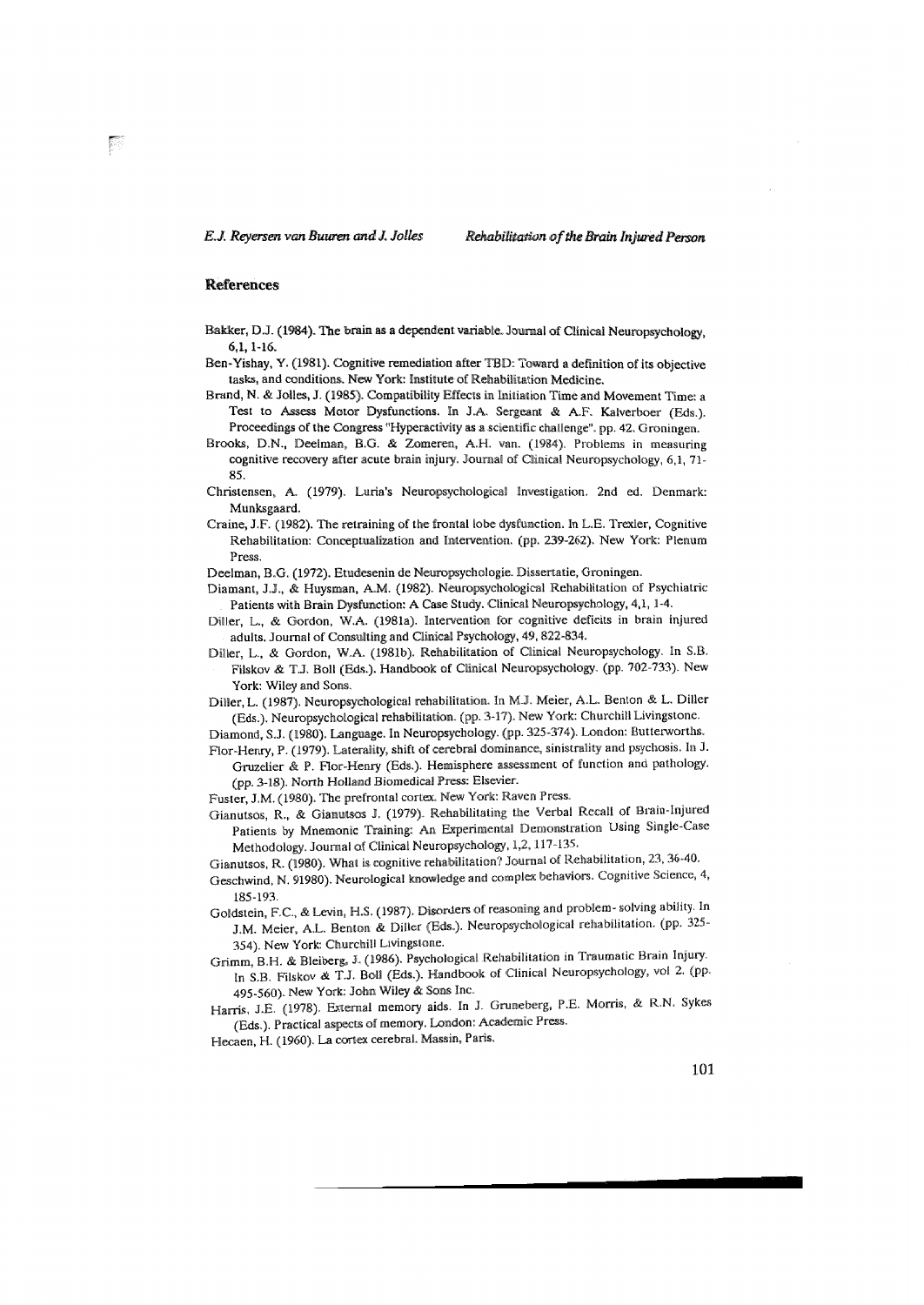- Hecaen, H. & Ajuriaguerra, J. (1964). Mental symptoms associated with tumors of the frontal lobe. In J.M. Warren & K. Akert (Eds.). The Frontal Granular Cortex and Behavior. New York: McGraw-Hill.
- Heilman, K.M., Bowers, D. & Valenstein, E. (1983). Emotional Disorders Associated with Neurological Diseases. In K.M. Heilman & P. Satz, Neuropsychology of Human Emotion. (pp. 377-402). New York, London: The Guilford Press.
- Heilman, K.M. & Valenstein, E. (1985). Clinical Neuropsychology, 2nd ed. New York: Oxford University Press.
- Jolles, J. (1985). Early diagnosis of dementia: possible contributions of neuropsychology. In W.H. Gispen & J. Traber (Eds.). Aging of the brain. (pp. 84-100). Berlin: Springer-Verlag.
- Jolles, J. & Hijman R. (1983). The neuropsychology of aging and dementia. Developments in Neurology, 7, 227-250.
- Jolles, J. & Hijman, R. (1984). Neuropsychologische diagnostiek en functietraining bij materiaal specifieke geheugenstoornissen: een single cas studie. Belgisch Tijdschrift voor Klinische Psychologic, 14, 4-18.
- Kaufman, A.S. & Kaufman, N.L. (1983). Kaufman Assessment Battery for Children. Minnesota Circle Pines. American Guidance Service Inc.
- Kazdin, A.E. (1982). Single case research designs; methods for clinical and applied settings. New York: Oxford University Press.
- Kolb, B., & Whishaw, I.Q. (1985). Fundamentals of human neuropsychology. San Francisco: W.H. Freeman and Company.
- Lazarus, R.C. (1980). The stress and body paradigms. In C. Eisdorfer, Theoretical bais for psychopathology. New York: Spectrum.
- Lezak, M.D. (1983). Neuropsychological assessment. 2nd ed. New York: Oxford University Press.
- Lishman, W.A. (1987). Organic Psychiatry: the psychological consequences of cerebral disorder. Oxford, England: Blackwell Scientific Publishers.
- Luria, A.R. (1963). Restoration of function after brain injury. New York: Oxford University Press.
- Luria, A.R. (1966). Higher cortical functions in man. New York: Basic Books.
- Luria, A.R. (1973). The working brain: an introduction to neuropsychology. Harmondsworth U.K.: Penguin Books.
- Luria, A.R., Naydin, V.M., Tsvetkova, L.S. & Vinarskaya, E. (1969). Restoration of higher cortical functions following brain lesions. In P.J. Vinken, & G.W. Bruyn (Eds.). Handbook of Clinical Neurology, (vol. 3). Amsterdam: Elsevier.
- McKhann, G., Drachman, D., Folstein, M., Katzman, R., Price, D. & Stadlan, E.M. (1984). Clinical diagnosis of Alzheimer's disease: report of NINCDS- ADRDA Work Group. Neurology, 34, 939-944.
- Meichenbaum, D. (1981). Cognitieve gedragsmodificatie. Van Loghum Slaterus.
- Meier, M.J., Benton, A.L. & Diller, L. (1987). Neuropsychological rehabilitation. New York: Churchill Livingstone.
- Miller, E. (1980). Psychological intervention in the management and rehabilitation of neuropsychological impairments. Behavioural Research and Therapy, 18, 527-535.
- Miller, E. (1984). Recovery and management of neuropsychological impairments. New York: Wiley and Sons.
- Miller, W.R. (1982). Psychological deficits in depression. Psychological Bulletin, 5, 238-260.